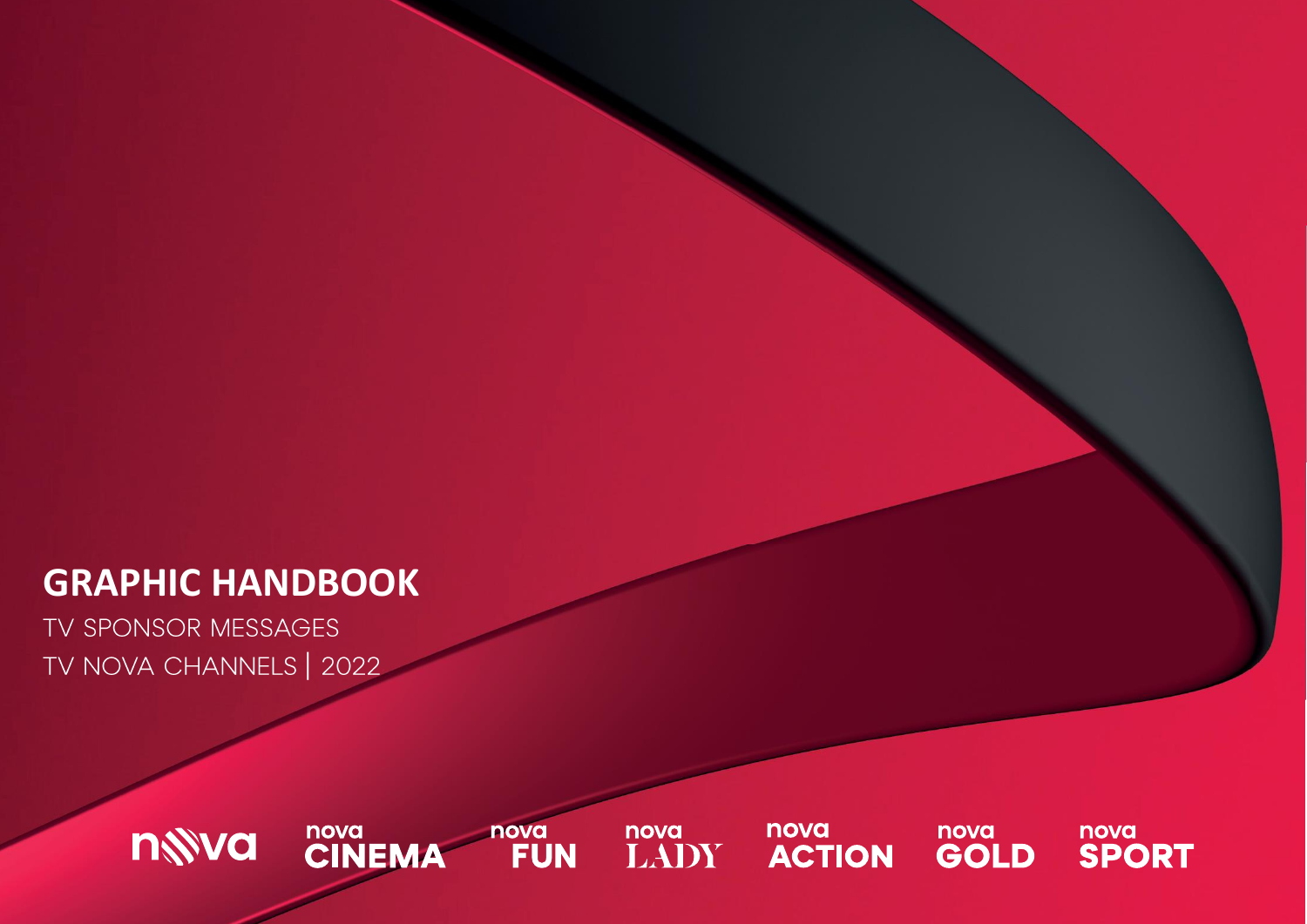# **GRAPHIC HANDBOOK FOR PRODUCTION OF TV SPONSOR MESSAGES ON TV NOVA CHANNELS GENERAL INFORMATION**

This manual sets out the rules for producing sponsorship reports by providing a template for **SPONSOR OF PROGRAMME/ SPONSOR OF CHANNEL mandatory caption.** 

The delivered sponsorship message must contain a mandatory caption given by one of the Nova TV templates. Caption size, location and font is binding.

### **SPONSOR OF PROGRAMME/ SPONSOR OF CHANNEL – GENERAL RECOMMANDATIONS:**

The places where the station logo and the mandatory caption of the must not overlap with the creative of the sponsorship message! Required picture formats: 1920x1080 50i (HD), or SD FHA (16: 9) anamorph. See also document Technical conditions.

# TV channel logo position

The TV channel logo is always supplied and inserted on screen by TV Nova during broadcast.

The station logos of the NOVA, NOVA CINEMA, NOVA FUN, NOVA LADY, NOVA ACTION and NOVA GOLD channels are located in the upper left corner and the logos of the NOVA SPORT 1, NOVA SPORT 2, NOVA SPORT 3 and NOVA SPORT 4 channels in the upper right corner, see diagram on the right.

# Transmission of spots from production to **TV Nova:**

**Preferred:** SPOTSYS, Adstream

| 63px<br>OCHRANNÁZÓNA<br>232 X 133px<br>127px                                                        | 64px<br>OCHRANNÁZÓNA<br>219 X 98px | 134 px |
|-----------------------------------------------------------------------------------------------------|------------------------------------|--------|
| <b>NOVA</b><br><b>CINEMA</b><br><b>FUN</b><br>LADY<br><b>ACTION</b><br>$\ensuremath{\mathsf{GOLD}}$ | <b>NOVA SPORT</b>                  |        |
|                                                                                                     |                                    |        |
|                                                                                                     |                                    |        |
|                                                                                                     |                                    |        |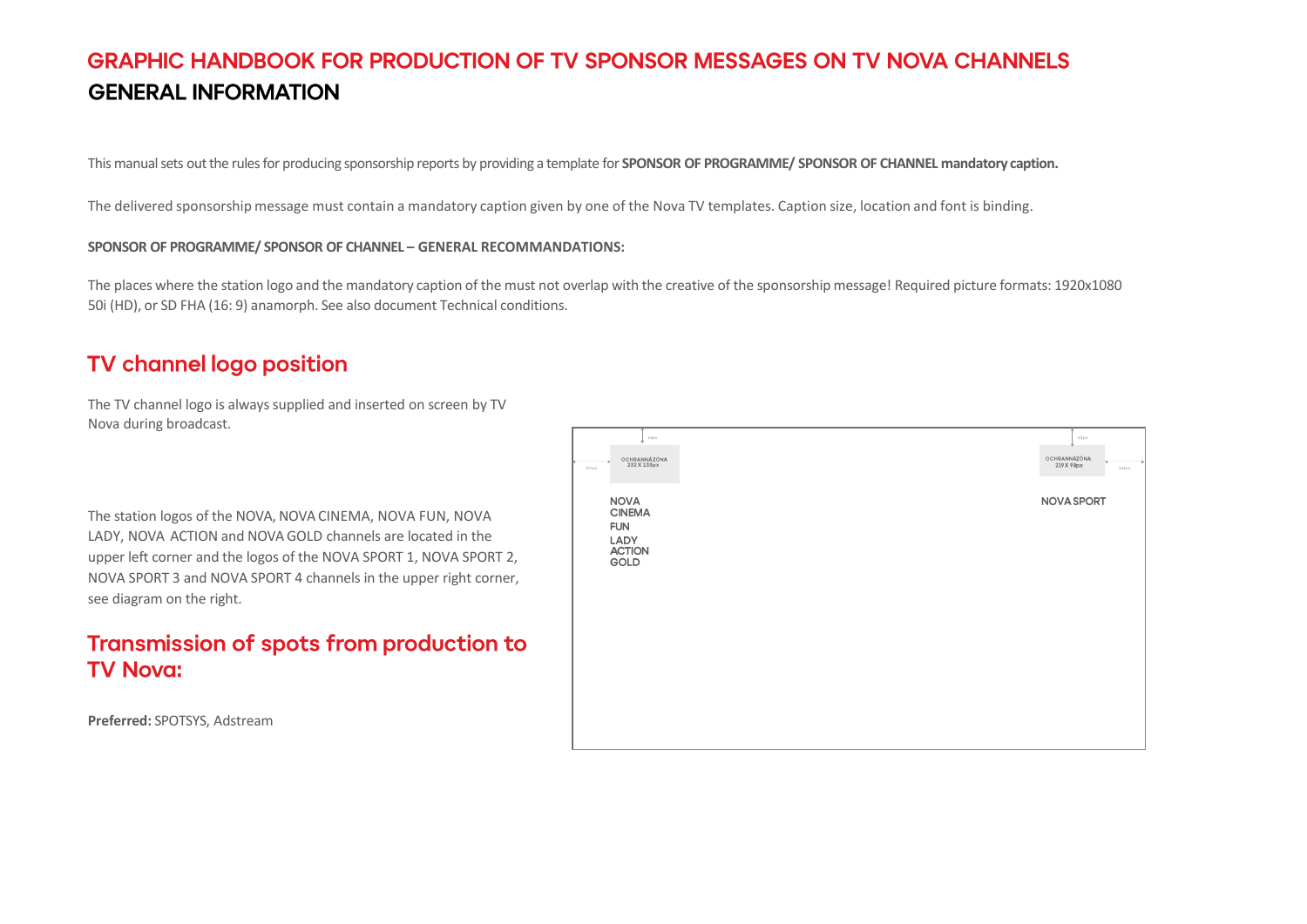# GRAPHIC HANDBOOK FOR PRODUCTION OF TV SPONSOR MESSAGES ON TV NOVA CHANNELS **SPONSOR OF PROGRAMME**

The spot for sponsoring of the programme must include a mandatory caption

### **SPONZOR POŘADU**

The template for this caption is available here for download: [www.novagroup.cz/obchod/sponzoring](http://www.novagroup.cz/obchod/sponzoring)

Use the black or white version, whichever is suitable for your spot´s creative.

### **On-screen visualisation**



# **Black** SPONZOR POŘADU

### White

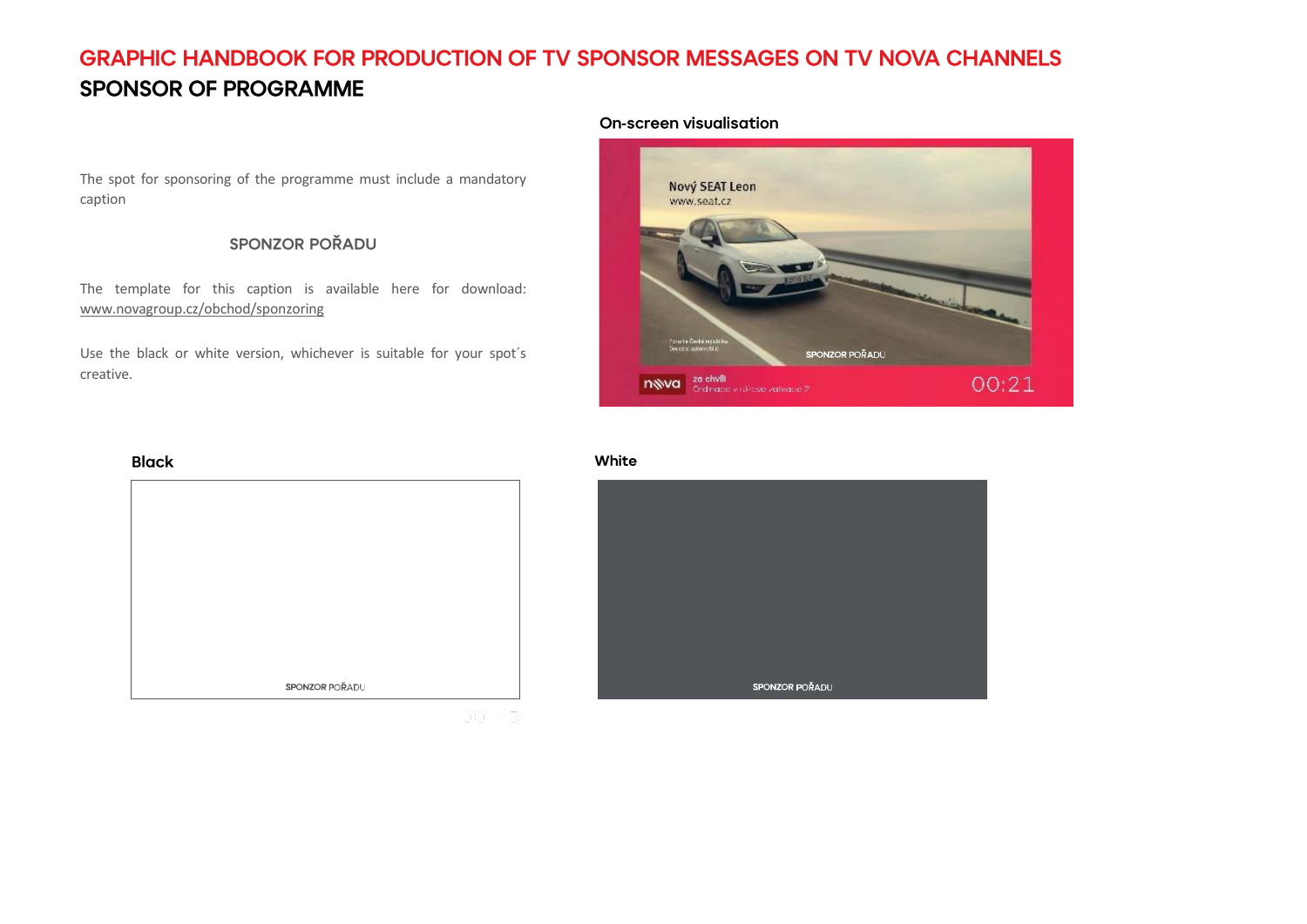# **GRAPHIC HANDBOOK FOR PRODUCTION OF TV SPONSOR MESSAGES ON TV NOVA CHANNELS SPONSOR OF CHANNEL**

The spot for sponsoring of the channel must include a mandatory caption

### **SPONZOR PROGRAMU**

The template for the caption is available here for download: [www.novagroup.cz/obchod/sponzoring](http://www.novagroup.cz/obchod/sponzoring)

Use the black or white version, whichever is suitable for your spot´s creative.

**By law, the delivered sponsorship message must include a text caption stating the exact name of the sponsor and the main subject of his activity. Caption size, location and font is not binding.**



White